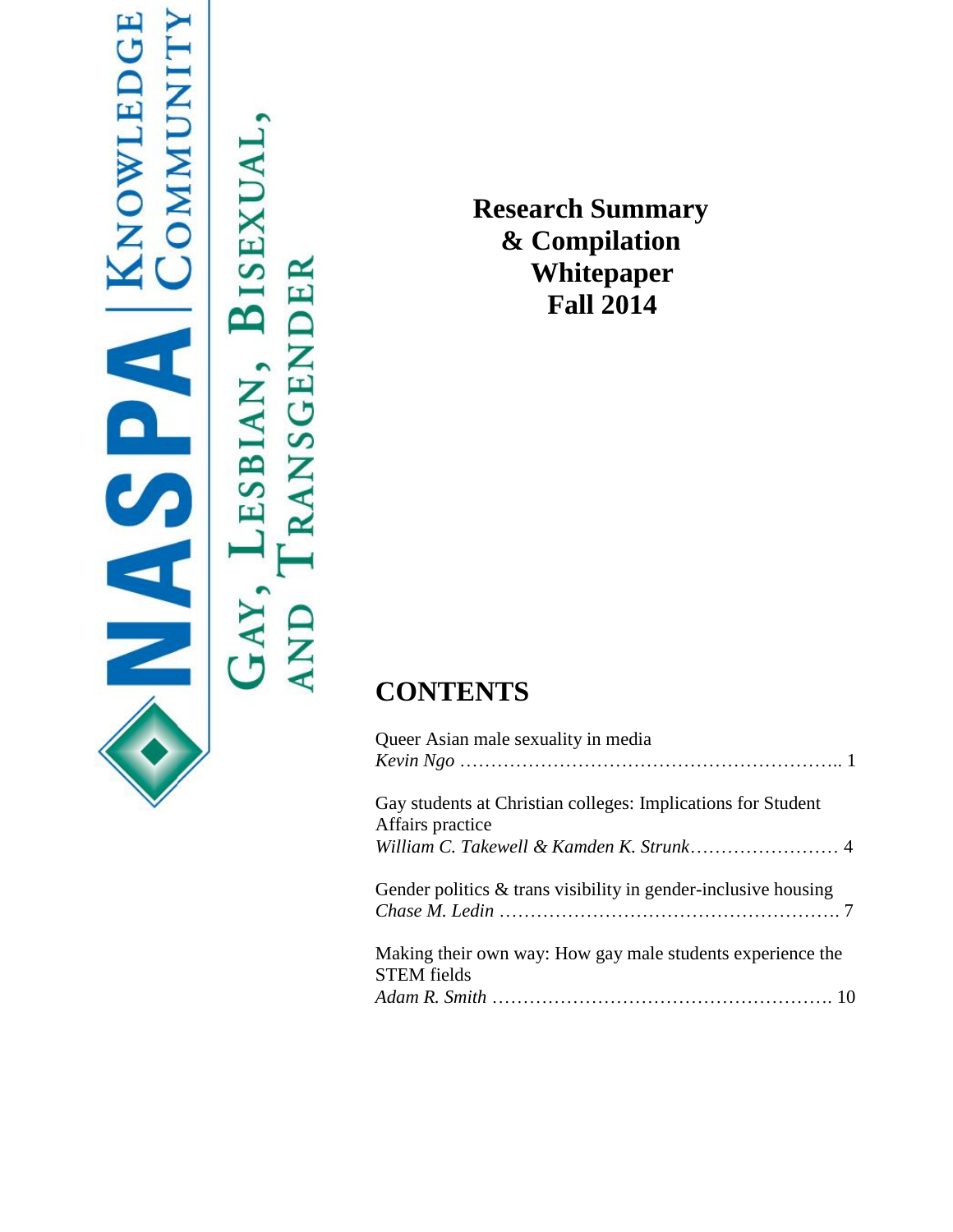The Whitepaper is a resource provided by the Gay, Lesbian, Bisexual and Transgender (GLBT) Knowledge Community (KC) of NASPA in fulfillment of its mission to provide avenues for the personal and professional growth of its members, increase awareness and acceptance of GLBT professionals and students, and promote understanding of GLBT professional and student needs within the field of higher education and student affairs administration.

The KC produces Whitepapers, which are compilations of current and cutting-edge research summaries and briefs. The goal of the Whitepaper is to share knowledge and information about issues related to the status of the GLBT community in higher education that will prompt discussion, further research and showcase scholarship being conducted by students and professionals in the field. Higher education and student affairs professionals can consider these recent findings/results when tailoring programmatic and pedagogical efforts on their campus. All scholars, researchers and professionals are welcome to submit summaries or briefs about their scholarship to the whitepaper; membership in NASPA is not a prerequisite.

The White Paper is meant to be a space that spurs innovation, further research, and experimentation. Although contributions are welcome from all who wish to submit, space is limited and we reserve the right to hold pieces for publication in future editions of the Whitepaper or other GLBT KC research publication venues (blog, website, newsletter, etc.). All editorial decisions, including feedback on content and placement in a particular publication, are made by the Core Member for Research & Whitepaper in consultation with an editorial board consisting of GLBT KC volunteer members.

Our editorial board is drawn from our primary audience; student affairs administrators and practitioners. The Whitepaper has been used previously as a forum to offer a summary or preview of an article that has been submitted for publication in a peer-reviewed or refereed journal but it does not qualify as a reputable trade or scholarly journal.

For more information about the submission guidelines, contact the KC leadership at glbtkc@gmail.com

Suggested APA Style Citation:

Barbour, C. (2014). The lived experiences of gay and lesbian college athletes. *National Association of Student Personnel Administrators GLBT Knowledge Community White Paper*. Spring. 7-10.)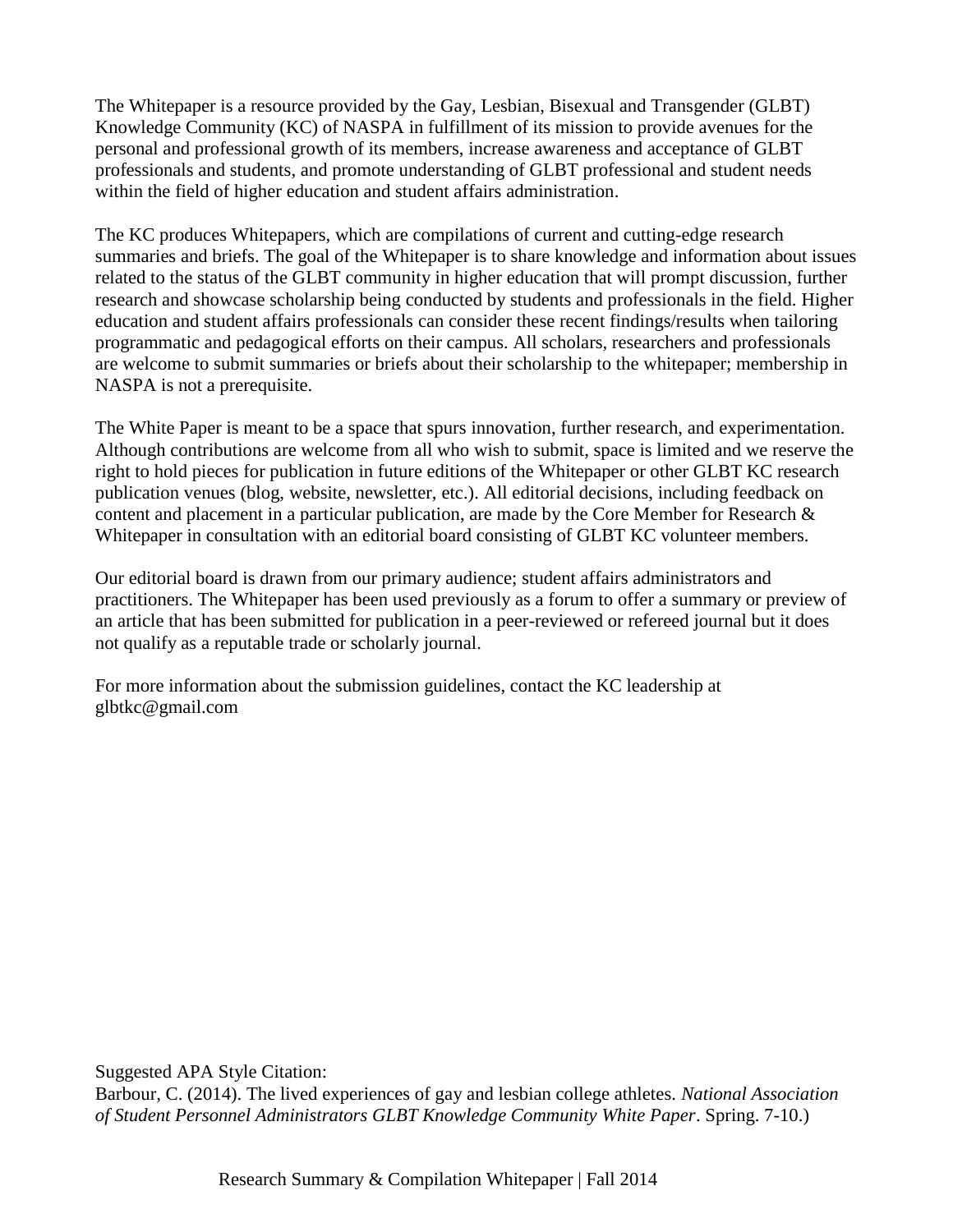

# **Queer Asian male sexuality in media**

Kevin Ngo ǀ Champlain College ǀ kngo@champlain.edu

Despite substantial contributions by journalists and bloggers, there is a decided lack of scholarly resources, about Queer Asian male (QAM) sexuality. This article summarizes a literature review for a study that examines QAM sexuality through media representation, including television, movies, and pornography.

## **Racial Historical Context**

The sexuality of Asians has historically been viewed with negative scrutiny. An account from a sixteenth-century Italian missionary found the "unnatural" sexual activities in China to "reverse the order of things" (Fung, 1991a). A similar observation was made of Japanese Buddhists in 1549 by Francis Xavier, stating that they were "drawn to sins against nature" (Fung, 1991a). There is no explicit mention of what sorts of sexual activities these people were referring to, but this has led to the idea that Asian sexuality is wild and uncontrollable (Fung, 1991a). Legislation in Canada used to exist that was meant to "protect white women from the unbridled libidos of Asian men," likely exclusively referring to heterosexual Asian men (Fung, 1991a).

## **Asian Sexuality in the Media**

Western television and movies very rarely, if ever, portray people that are both gay and Asian. Eng and Fujikane (2002) wrote "Asian/Pacific gays and lesbians share problems of invisibility specific to histories fraught with Orientalist stereotypes." They also added that racialized and gendered stereotypes abundant among heterosexuals "return to disfigure representations of Asian/Pacific homosexualities" (Eng & Fujikane, 2002). This has served to represent Asian/Pacific gay men as asexual, emasculated, or "repositioned as Cio-Cio-San from Puccini's *Madama Butterfly*" (Fung, 1991a).

Fung (1991a) warned against simply using positive stereotypes as a reaction to negative ones, as those are still constructed from white straight men's thoughts. He talked about focusing on nonmainstream issues for queer Asians, such as relating to other ethnic communities, drag and role playing, and race without relating to white people. Erbentraut (2010a) believed that heterosexual whites mean to divide and conquer queer people of color (QPOC); finding ways to remove whiteness as a base of comparison for QPOC would certainly increase solidarity within the term POC. As Fung (1991a) argued, "we must place ourselves at the centre of our own cultural practice, and not at the margins."

Modern accounts from Asian men about media portrayal of people who look like them have not yielded very much positivity. If mainstream media conditions Asian males (queer or not) to be ashamed of their race and sexuality, imagine the impact of more specialized media focused on sex.

# **Gay Asian Males in Pornography**

Asians in gay male porn typically play very racially-slanted roles such as karate masters, Chinatown delivery boys, or Chinese food delivery boys, limiting portrayals of what Asian males can be sexually (Hoang, 2014). Fung (1991b) has also examined the sexuality of the races and has observed that Asians have the most sexual restraint, followed by whites, followed by blacks, who are often hypersexualized. Fung (1991b) makes a distinction between the stereotypes of "Orientals," referring to East and Southeast Asians, and "Orientalism," concerning the Middle East. Within the "Oriental" stereotype, there are some qualifiers attached to certain groups; the Japanese are supposed to be kinky whereas Filipinos are seen to be "available" (Fung, 1991b). "Oriental" people can also be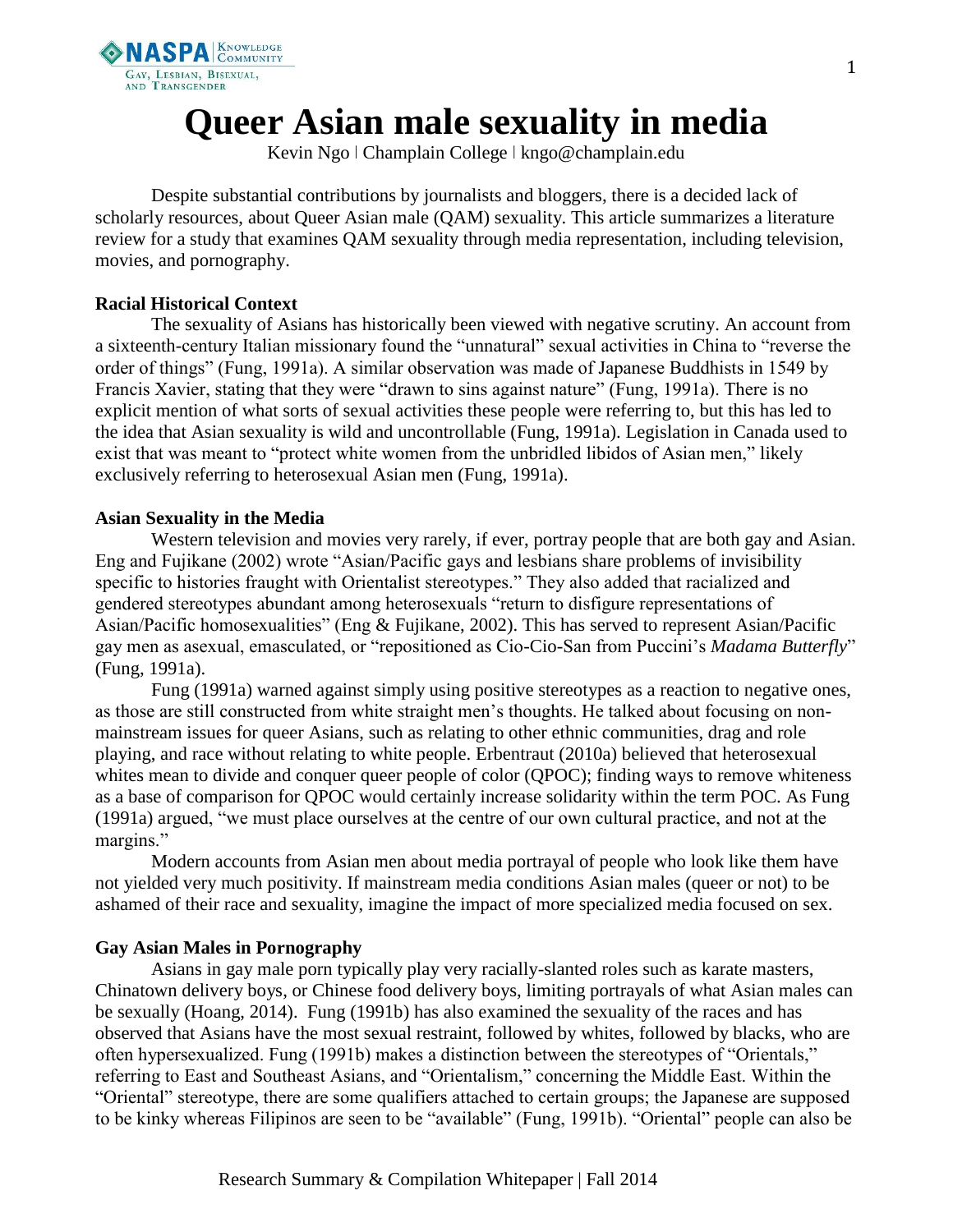

considered sexless (Fung, 1991b). Compared to a black man, who is treated as a penis, the Asian man is marked by the absence of a penis. Fung (1991b) asked, "…if Asian men have no sexuality, how can we be homosexual?" Furthermore, where do we go for real life romance?

#### **Internet Dating Sites**

A large part of the gay dating scene today revolves around dating sites and mobile apps—one in particular. Grindr is basically an app designed to facilitate hook-ups based on distance from the user. A number of people have noticed a common trend on Grindr users' profiles when advertising their interests (or disinterests as it were): no fats, no femmes, no Asians (also no blacks, no POZ, or HIV positive); Chee (2012) stated there is "a special place in Internet Hell reserved for the ones who put NO ASIANS on their profiles." Chee (2012) construed "no fats, femmes, Asians," - the exclusionary triad, as Erbentraut (2010b) refered to it - as to mean that being Asian is something that can be treated with a visit to the doctor or with behavioral therapy. When these people are confronted, they'll often claim that "'preference isn't racist'" (Chee, 2012). Notably, a study that was done with OKCupid found that the queer male culture seems to care more about race than its heterosexual counterpart (Woo, 2013).

Huang (2012) states that today, it's almost worse to be called a racist than to actually be one. Some people in the queer community believe that because they are already part of a "disenfranchised minority" that they couldn't possibly be racist, sexist, classist, or anything else like that. He says being able to talk through it will help the community grow stronger, however, if people were able to get over their "knee-jerk liberal reactions to the general concept of race and racism" (Yellow Fever, 2012c). Being gay "transcends race, class, gender, location, even time. Gay people are everywhere and we come in all shapes, sizes, and colors. Acknowledging this can only be a good thing" (Yellow Fever, 2012c).

#### **Conclusion & Implications**

This is an excerpt of a literature review conducted in advance of launching a larger project that aims to advance the stories of QAMs (QAM). The aim of the project is to blend personal experiences with traditional research findings into a collection of short fictional stories that will represent a wide range of narratives. These narratives are meant to offer support to QAMs struggling with their identity and will also attempt to deconstruct the horizontal oppression found in the queer community concerning race. Projects that blend creative artistic methodologies and presentations hold a particular appeal for queer people of color.

This text will add to the small library of resources available to those individuals who identify as QAMs and to the larger collection of writings centered on the experiences of QPOC. I believe that expanding this library can reduce the likelihood that QAMs (at any age) develop or hang onto negative self-identity perceptions.

#### **References**

Chee, A. (2012, January 11). No Asians! *Out Magazine*. Retrieved February 8, 2014.

Eng, D. L., & Fujikane, C. (2002). Asian American Litertaure. *Glbtq.com: An encyclopedia of Gay, Lesbian, Bisexual, Transgender & Queer culture*. Retrieved February 8, 2014.

Erbentraut, J. (2010a, August 22). The last bias: How and why we tolerate gay anti-Asian prejudice and its pernicious effect on our community. *Edgeonthenet.com*. Retrieved February 10, 2014

Erbentraut, J. (2010b, September 6). Gay anti-Asian prejudice thrives on the Internet.

*Edgeonthenet.com.* Retrieved February 10, 2014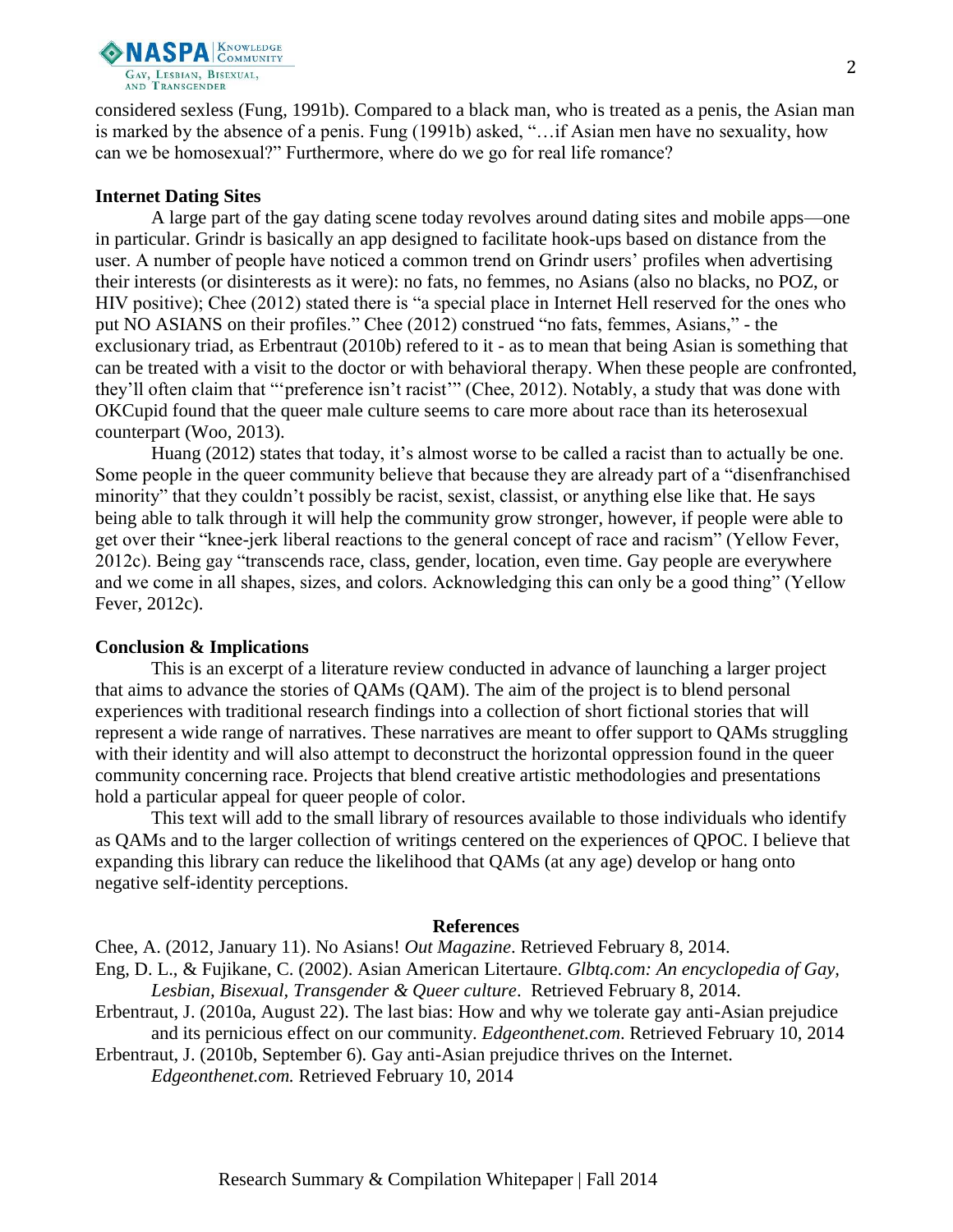

.

- Fung, R. (1991a). Centring the margins. In Russel Leong (Ed.), *Moving the image: Independent Asian Pacific American media arts*, pp. 62-67. Los Angeles: UCLA Asian American Studies Center & Visual Communications, 1991.
- Fung, R. (1991b). Looking for my penis: The eroticized Asian in gay video porn. In Bad Objectchoices (Eds). *How do I look? Queer Film & Video*, pp. 145-168. Seattle: Bay Press
- Fung, R. (1994). Seeing yellow: Asian identities in film & video. In Karin Aguilar-San Juan (Ed.), *The state of Asian America: Activism and resistance in the 1990s*, pp. 161-1711. Boston, MA: South End Press.
- Hoang, N. T. (2004). The resurrection of Brandon Lee: The making of a gay Asian American porn star. In L. Williams (ed.), *Porn Studies*. pp. 223-70. Durham, NC: Duke University Press
- Huang, J. (2012, April 30). Talking about race in the gay community shouldn't be such a bitchfest. *Huffington Post Gay Voices*. Retrieved September 12, 2014, from http://www.huffingtonpost.com/justin-huang/talking-about-race-in-the-gaycommunity\_b\_1466043.html

Woo, J. (2013). *Meet Grindr: How one app changed the way we connect.* Self-published.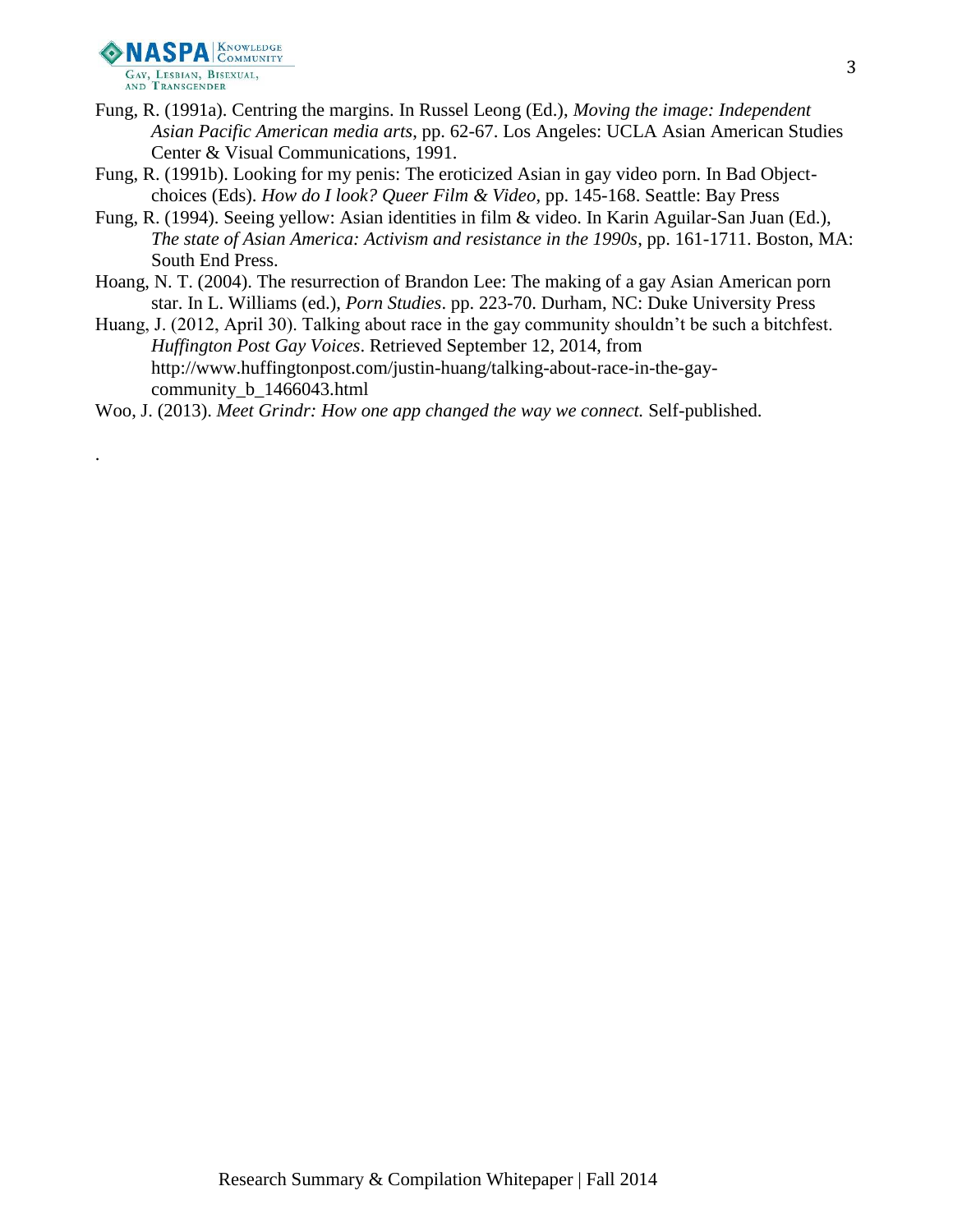

# **Gay students at Christian colleges: Implications for Student Affairs practice**

William C. Takewell & Kamden K. Strunk | The University of Southern Missipippi | William.Takewell@usm.edu, Kamden.Strunk@usm.edu

#### Author Note

This manuscript is adapted, in part, from: Strunk, K. K., Bailey, L. E., & Takewell, W. C. (in press). "The enemy in the midst": Gay identified men in Christian college spaces. In B. Reynolds (Ed.), *Critical studies of southern place: A reader.* New York, NY: Peter Lang.

Christian Colleges are unique institutions of higher education in their symbolic power and educational mission. Christian colleges are described as important to advancing and protecting the faith, as well as training a new generation of adherents. However, many have policies openly barring admission or graduation of openly-gay students. In this study, interviews, of men who identify as gay and who attended Christian Colleges and Universities are used to discuss and describe the experiences of gay males in heteronormative educational places close to home. Many of these spaces are described as being meaningful in influencing identity development experiences had as college students by the participants in this study.

Supporters of Christian Colleges describe the important role such spaces play in advancing and protecting the faith and creating a new generation of proselytizing believers (Adrian, 2010) while church officials tout the protective value of Christian Colleges against the secularizing influence of higher education and for retaining young people in their denominations (Kingsriter, n.d.). Central to maintaining an evangelical mission is the need to carefully prescribe and enforce both student and staff standards of behavior. For students, such standards can include signing a 'lifestyle covenant', attending religious services, following guidelines regarding interactions with the opposite sex (e.g., 'visitation hours'), alcohol restrictions, learning the theology of the institution's host denomination, and various other standards particular to a given campus or denomination. Among these standards are norms and regulations concerning sexual morality.

Many of these norms and standards can be troublesome for student affairs practitioners because of their direct conflict with ethical standards of practice, like those included in the Council for the Advancement of Standards in Higher Education's (CAS) Shared Ethical Principles sometimes known as being the ethical compass many professionals and professional organizations use to guide work on college and university campuses (CAS Ethics Statement, 2006). Issues of justice, equity, and student harm come to mind when considering a professional faced with the decision to ask a student to leave the university or to strip the student of certain campus privileges and rights because of his sexual orientation. There are also many potentially harmful implications to a student's development when keeping part of their identity hidden, or developing multiple identities, for fear of retaliation from the institution or from classmates and friends.

Participants for this study were recruited through snowball sampling. Six individuals who attended four colleges were interviewed: David, Nathan, Joshua, Jacob, Simon, and Jason [pseudonyms]. The interviews were recorded, transcribed, and analyzed collaboratively using inductive analysis (Patton, 2002). The following highlights some of the general themes described in participant interviews that when made aware of, could be of direct benefit to student affairs practitioners on Christian College campuses.

### **Silence & Isolation**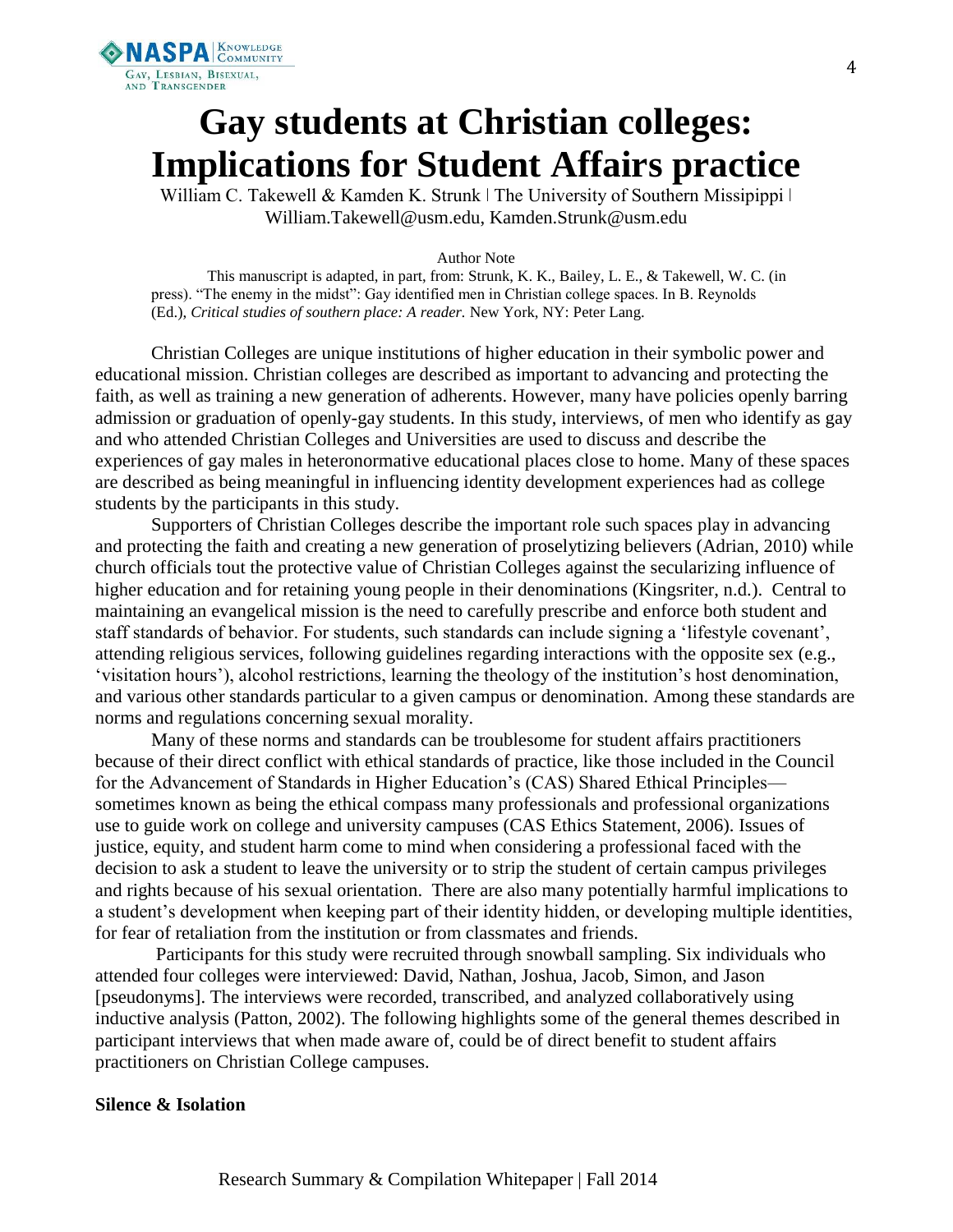

For gay students in Christian College and University spaces, who in some cases are still developing an understanding of themselves as gay, silence and isolation produce an unspoken mandate for repression. One participant, Nathan, recalled, "I didn't even have the words to use… It was something no one talked about, something you're not allowed to discuss." He stated, "When you're not given any tools for dialogue about that given thing it led to some really awful dark places for me." Maintaining silence helped protect educational investment as well. Another participant, Joshua, even after reconciling his faith and gay identity by his senior year, "didn't really want to come out, because well…I didn't want to get kicked out of school. I put too much money into it at that point."

The silence also served an institutional purpose. Although Nathan and Joshua report visits to campus from outside groups to preach against 'homosexuality' and tout ex-gay programs, only one participant, Simon, recalls campus officials publically discussing the issue. In these colleges, where financial viability relies on both retaining students as well as preserving their Christian identity, silence becomes either an overt strategy or collateral effect of negotiating the incendiary power of the topic of LGBTQ issues both on campus and in the broader political climate, given that LGBTQ issues can attract unwanted outside attention. This silence may be related to the complex in-group/out-group political messaging that emanates from conservative Christian circles with out-group messaging often crafted to 'sell' the theological message (Burack, 2008).

#### **Interactions with Staff and Administration**

Further interactions with staff and administration were reported by the participants. Nathan described his coming out process at his university as "terrifying" and "lonely." However, Nathan states that his experience got better when he sought out his university's counselors upon reaching the point of acknowledging his identity as a gay male. Nathan described, "My counselor was very good about helping me find my path and that sort of thing, and helped me come out to my parents which was very difficult and necessary." Nathan also recalled an experience his senior year with the university's Dean of Students. "We had a kid who had been checking out to his boyfriend's house on the weekends…and basically someone saw him kiss his boyfriend in front of the guys dorms on campus and reported it." Nathan went to the Dean of Students to make an attempt to plead a case for the student, even going as far to self-disclose to the dean his own struggles with his sexual identity. Nathan noted that he thought this put the dean in a difficult position, because if a student who identified as straight were to do the same thing, they could also be asked to leave the university—the dean cited trying to remain fair through his processes, and that there were other students who he noted were causing issues by being openly gay, but were not being sexually active, leaving him with little ability to do anything to correct their conduct.

The colleges and universities attended by the participants in this study are institutions that have very strict and specific standards for students to abide by in regard to conduct on campus. Of particular note are standards that restrict sexual identity. However, as discussed in this brief and further discussed in the related book chapter, there are some instances of faculty and staff in these spaces who provide safe, inclusive spaces for males who identify as being gay. However, the experiences of LGBTQ students who attend Christian Colleges and Universities still call for further interrogation and understanding.

#### **References**

- Adrian, W. (2003). Christian universities in historical perspective. *Christian Higher Education, 2*(1), 15-33.
- Barton, B. (2010). "Abomination" Life as a bible belt gay. *Journal of Homosexuality, 57*(4), 465- 484.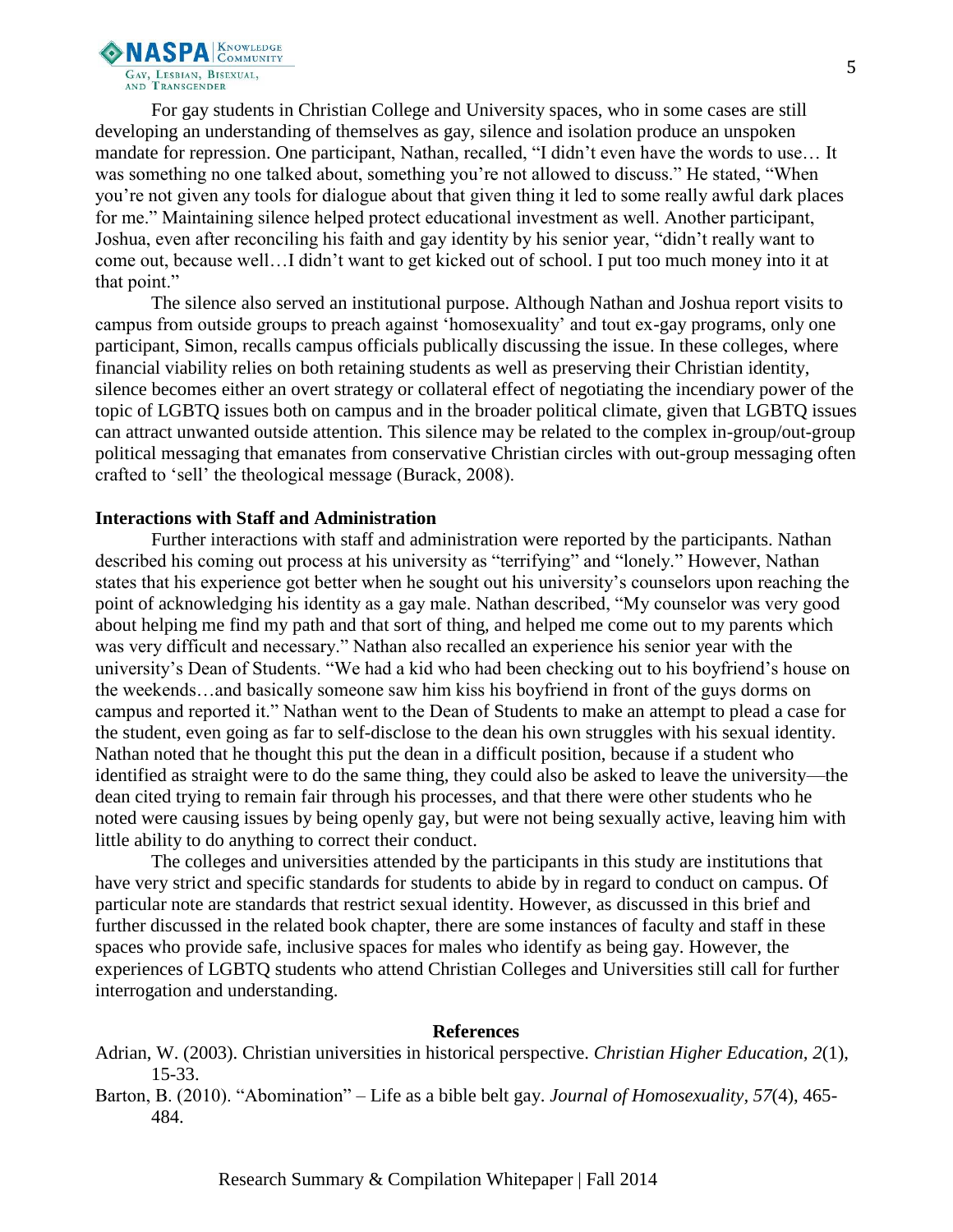

- Burack, C. (2008). *Sin, sex, and democracy: Antigay rhetoric and the Christian right.* Albany, NY: State University of New York Press.
- Council for the Advancement of Standards in Higher Education Statement of Principles. Retrieved from http://www.naspa.org/images/uploads/main/CASethicsstatement.pdf.
- Council of Christian Colleges and Universities, Ad Hoc Task Force on Human Sexuality. (2001). *Report of the Ad Hoc Task Force on Human Sexuality.* Retrieved from http://www.cccu.org/filefolder/cccu\_Report\_of\_Human\_Sexuality\_Task\_Force.pdf.
- Crespino, J. (2007). *In search of another country: Mississippi and the conservative counterrevolution.* Princeton, NJ: Princeton University Press.
- Estanek. S. M. (1998). Working with gay and lesbian students at Catholic colleges and universities: A student affairs perspective. *Catholic Education: A Journal of Inquiry and Practice, 2*(2), 151- 158.
- Howard, J. (1999). *Men like that: A southern queer history.* Chicago, IL: University of Chicago Press.
- Kingsriter, D. A. (n.d.). *Is the lower cost worth the high price?* Retrieved from http://agchurches.org/Sitefiles/Default/RSS/AG%20Colleges/FAQ/Is%20the%20Lower%20C ost%20Worth%20the%20High%20Price\_.pdf.
- Levinson, B. A., Foley, D. E., & Holland, D. C. (Eds.). (1996). *The cultural production of the educated person: Critical ethnographies of schooling and local practice.* Albany, NY: State University of New York Press.
- Mayo, C. (2007). *Disputing the subject of sex: Sexuality and public school controversies*. New York: Rowman and Littlefield.Meiners, E. R., & Quinn, T. M. (2010). Doing and feeling research in public: Queer organizing for public education and justice. *International Journal of Qualitative Studies in Education, 23*(2), 147-164.
- Meiners, E. R., & Quinn, T. (Eds.). (2012). *Sexualities in education: A reader.* New York: Peter Lang.
- Patton, M. Q. (2002). *Qualitative research and evaluation methods* (3<sup>rd</sup> ed.). Thousand Oaks, CA: Sage.
- Ribas, M. (2004). The church in the closet. *Theology and Sexuality, 10*(2), 83-89.
- Rodriguez, N. & Pinar, W. (Eds.). (2007). *Queering straight teachers: discourse and identity in education*. New York: Peter Lang.
- Sears, J. T. (1991). *Growing up gay in the south: Race, gender, and journeys of the spirit.* New York, NY: Routledge.
- Talburt, S. (2000). *Subject to identity: Knowledge, sexuality, and academic practices in higher education.* Albany, NY: State University of New York Press.
- Whitlock, U.R. (2007). *This corner of Canaan: Curriculum studies of place & the reconstruction of the south*. New York: Peter Lang.
- Wollf, J. R., & Himes, H. L. (2010). Purposeful exclusion of sexual minority youth in Christian higher education: The implications of discrimination. *Christian Higher Education, 9*(1), 439- 460.
- Wollf, J. R., Himes, H. L., Kwon, E. M., & Bollinger, R. A. (2012). Evangelical Christian college students and attitudes toward gay rights: A California university sample. *Journal of LGBT Youth, 9*(3), 200-224.
- Yoakam, J. R. (2006). Resources for gay and bisexual students in a Catholic college. *The Journal of Men's Studies, 14*(3), 311-321.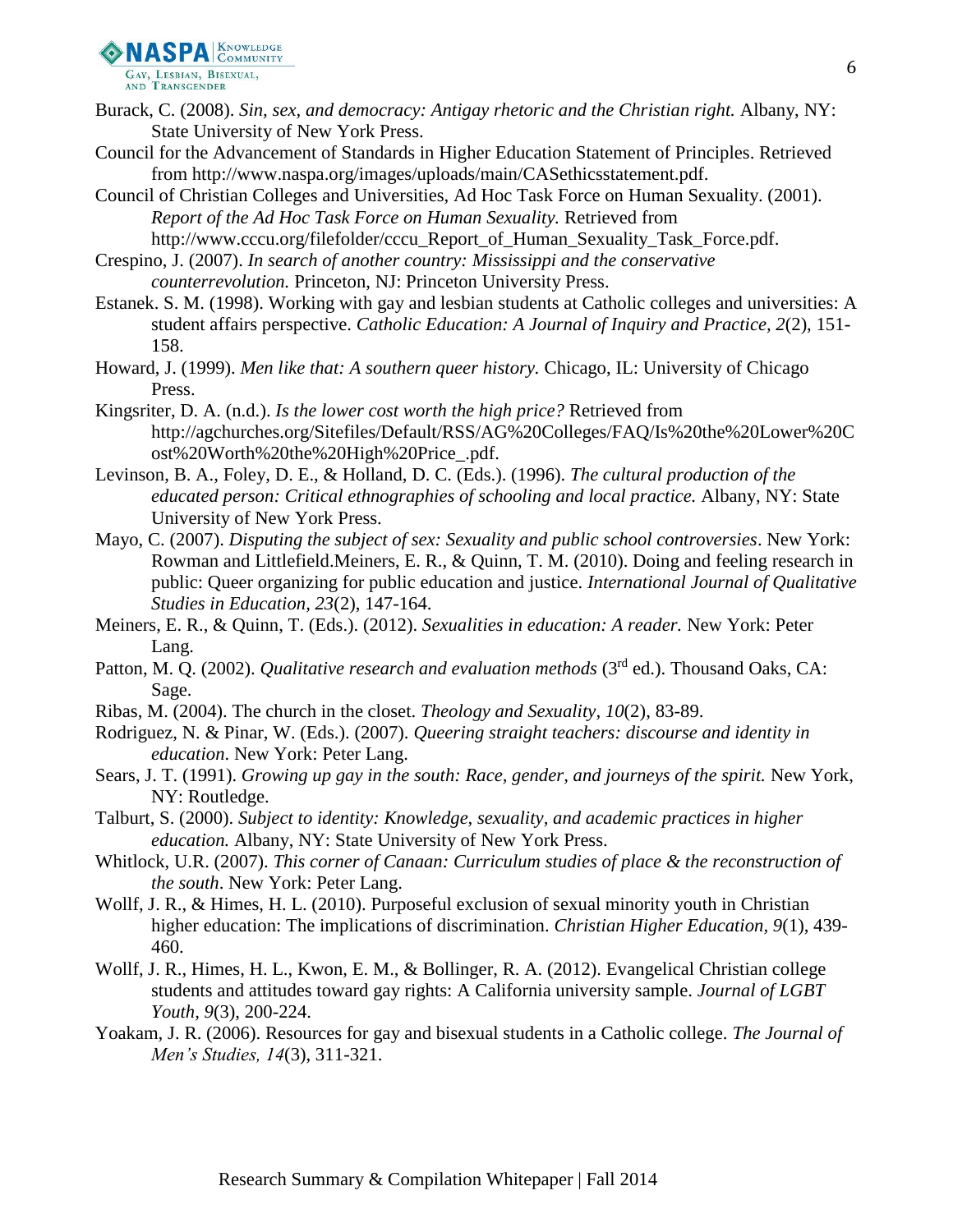

# **Gender politics & trans visibility in genderinclusive housing**

Chase M. Ledin ǀ The Ohio State University ǀ chaseledin@gmail.com

LGBT living-learning communities (LLC) are paradoxical and unequal spaces for transgender and gender-queer students. These LLCs produce a categorization of difference much in the way the LGBT acronym purports, and fails, to espouse trans visibility. A recent interview with trans activist Carol Steele in *Polari Magazine* (2014) reiterated that "the T in LGBT is not always visible, and more often than not tacked on to the end rather than being understood, or even accepted. On a rudimentary level, sexual orientation [LGB] defines preference, whereas the T defines gender." To the extent that LGBT communities provide accessible resources for non-normative, queer people, they rarely focalize the trans experience as other than sexual preference. "Trans," as a constituent of the LGBT acronym, assumes a sexual connotation because LGB identities denote sexual preference. Its continued conflation with gay, lesbian, and bisexual sexualities deemphasizes its gender politics, veiling trans experience as sexual. I argue that transgender policy, and particularly forthcoming gender-inclusive housing (GIH), must focus attention away from sexual politics and move toward gender politics in order to "lift the veil" from transgender bodies. I utilize Fiona Buckland's (2002) "queer world-making" to substantiate trans visibility though community dialogue and affirm the importance of trans lives by implementing trans-specific community education. Gender-inclusive housing that deconstructs gender essentialism, I contend, prioritizes gender politics and provides trans and gender-queer students a space to develop more comfortable gender identities.

As of March 2014, an estimated 149 accredited four-year universities in the United States had written policies enacting gender-inclusive living spaces (Beemyn, 2013; U.S. Dept. of Education, 2013). Universities such as Boston University (2013), the University of Michigan (2013), the University of Minnesota Twin Cities (2015), and The Ohio State University (2014) have recently developed exceptional LGBT-oriented, gender-inclusive living communities. Gender-inclusive housing (GIH) serves as an alternative space for transgender, transitioning, and gender-queer students. Its primary goal is to de-normalize the gender dichotomy by maintaining gender as a socially constructed reality (West & Zimmerman, 1987, p. 126). By contrast, traditional housing units arrange students in same-sex suites, relying heavily on biological sex, or "gender," for placement. This arrangement assures the conservation of cisnormativity. Cisnormativity belongs to transphobia, sustaining the "expectation that all people are and should be [their assigned, biological sex]," and that transgender identity is a deviant and "transitional" form (Marcellin, Scheim, Bauer & Redman, 2013). Gender-inclusive housing erupts from traditional same-sex housing pairs by disregarding the formalities of biological gender and favoring the safety of friendship and family (Beemyn, Curtis, Davis & Tubbs, 2005; Yagoda & Santos-Gonzalez, 2012).

The problem with existing gender-inclusive housing, however, is in its representation: Administrators are compelled to emphasize GIH's queer potentiality, subsuming gender identity with broadened sexual politics. Because there is little effort to detach the T from LGB (a contested discourse, nonetheless), administrators must consolidate their resources to assume support for *categories* of minority students. Master's candidate Maria Anderson found that LGBT-homogenized communities coupled with vague transgender policies tended to mask trans voices. Current university policies for trans students, according to Anderson, do nothing to dispel "campus-wide transphobia and perpetuate an essentialist understanding of gender identity as a dichotomy" (Anderson, 2012, p.ii). As Anderson's title suggests, administrators *implicating* inclusion is not enough to equivocate support for transgender students. Gender essentialism remains as policy because queer gender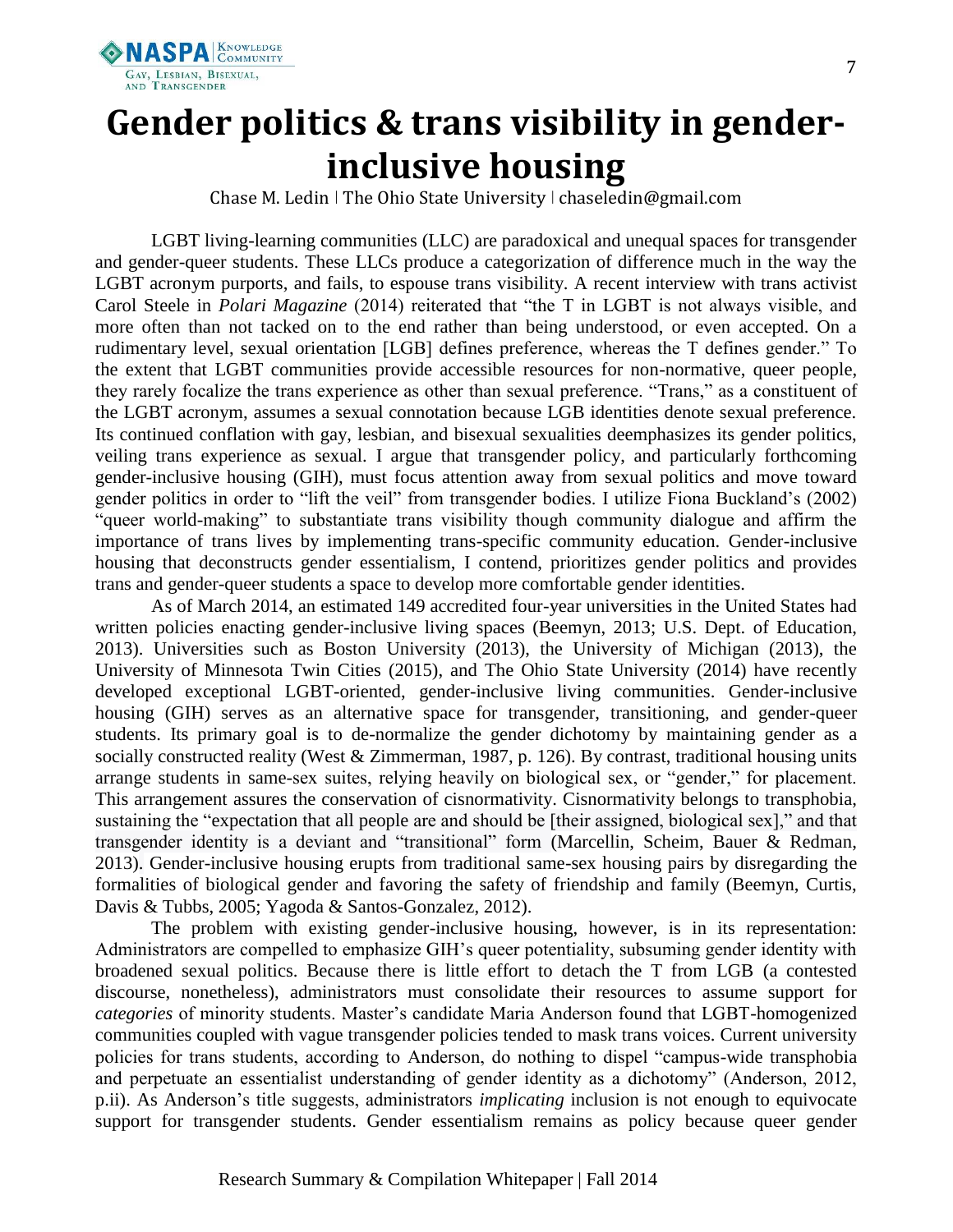

experience is not an explicit concern among the student population (p. 99-100). Trans activist Carol Steele furnishes an excellent definition for why gender politics remains absent in collegiate spaces: "Because sexual orientation is social, and our ideas about gender are learned and applied socially…any [sexual behavior] that deviates from the norm throws the issue of gender into confusion" ("Lives no longer hidden," 2014). Thus, while transgender students are welcomed into these quasi-sexual spaces, their identities are misconstrued by sexual desire and not legitimated as a gendered experience. For many transgender students, sexuality is not their "variance." LGBToriented, and not transgender-specific, housing supports *sexual* identities in tandem with cisnormative and gendered formalities, but housing truly inclusive of trans students must construct non-binary policies as the fulcrum of social and identity development.

Existing gender-inclusive policy and LGBT categorization align, because both assume paradigmatic membership for sexually stigmatized bodies. Queer and trans bodies—especially those visibly Other, intrinsic or contemptuous—face undue pressure from this sexually specific system. "[Some who identify as transgender] refuse to 'complete' the process of surgical sex reassignment, and thus in some sense remain alienated from any identity or readily labeled group" (Califia, 1994, p.212). Students who might not have queer sexual desires and identify as transgender (or genderqueer) sometimes find their connection to the queer community lessened or even severed. In a 2013 article, *Huffington Post*'s Todd Clayton wrote: "[Trans] voices are conspicuously absent, and too many uninformed and insensitive lesbian, gay, bisexual and queer persons are doing harm to the [trans] community while simultaneously purporting to speak for them." Clayton's article enumerates (and by no means freshly exhumes) the tension transgender and gender-queer persons pose as members of the LGBT minority. Lesbians and gays may welcome transgender people into their community, but continued slighting reveals that they too manifest and perpetuate transphobic behaviors, which oust trans identified persons.

So, what does trans politics look like in gender-inclusive space? Ideologically, genderinclusive space implements builds upon public and private experiences to delegitimize the gender binary. An effective gender-inclusive community disrupts learned interpretations of binary genders and occupations with genitalia, marking them as transphobic. Thus, living units must be open to assignment regardless of biological sex. An effective community also negotiates cisgender privilege through frequent educational sessions on trans allyship. Gender-inclusive space that actively engages students in volunteering, trans activism, and trans scholarship stresses the importance of cisgender allies as supporters of trans politics and lives. In other words, working alongside transgender friends and colleagues, cisgender students (regardless of sexuality) defend the right to non-normative gender and sexual identities. Programs should include, what Fiona Buckland calls, a dialogue process of "queer world-making" to inspire unique queer identities. By conflating public and private identities, "[queer world-making] opens the way to understanding the agency of individuals and groups to produce sites of interaction and intersection with other groups and concerns…" (Buckland, 2002, p.5). Queer world-making brings together unique individual experiences, causing the threads to overlap and concretize; affirms trans experiences as legitimate; assures the agency of individual lives; and creates a community identity through lived experience. While this list does not enumerate the many ways in which a trans-specific community might emerge, these suggestions capitalize on the importance of dialogue between trans and cisgender informants.

The battle for gender-inclusive housing yanks at the LGB-T tension. Some existing GIH, and many policies in development, fail to acknowledge gender politics and fall back on sexual politics, but exemplify the need for trans-specific learning spaces. Maria Anderson remarks: "Institutions must make the decision as to whether or not their policy will explicitly include transgender students… To only implicitly include transgender students places the burden of interpreting the policy on the student" (Anderson, p. 111). Administrators must create collegiate living spaces that emphasize trans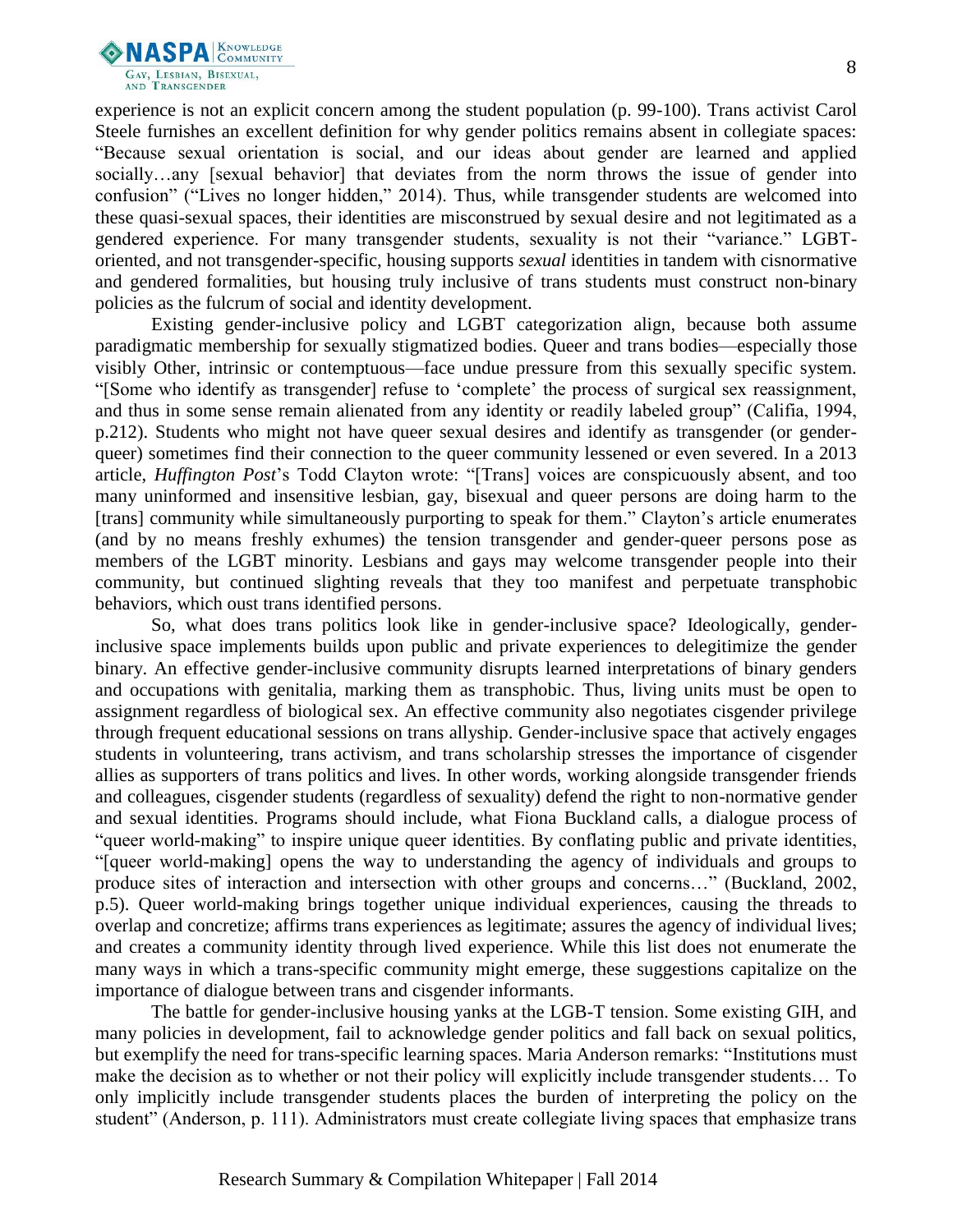

l

experience through gender politics. Gender-inclusive housing, after all, is not a sex zone,<sup>1</sup> nor should it model sexual identity. After all, gender inclusion requires an intense investigation of gender norms. We must encourage housing administrators to re-focalize the importance of gender variation suggesting, even, the redevelopment of existing LGBT-oriented communities. As S/M activist Pat Califia wrote: "Before we can even think about…creating better, safer, bigger social space for ourselves, we have to find one another. [Creating] satisfying, healthy [relationships] is as politically radical as AIDS activists' chaining themselves to the axles of a pharmaceutical company's delivery trucks" (Califia, 1994, p.230).

#### **References**

- Anderson, M. (2011). *Implicit inclusion is not enough: Effectiveness of gender neutral housing policies on inclusion of transgender students* (Master's thesis). The Ohio State University, Columbus, OH.
- Beemyn, B., Curtis, B., Davis, M., & Tubbs, N. J. (2005). Transgender issues on college campuses. *New Directions for Student Services*, *111*, 49-60.
- Beemyn, G. (2013). *Colleges and universities that provide gender-inclusive housing*. Retrieved from Campus Pride Index website: http://www.campuspride.org/tpc-gih/.
- Buckland, F. (2002). *Impossible dance: Club culture and queer world-making*. Middletown, CT: Wesleyan University Press.
- Califia, P. (1994). *Public sex: The culture of radical sex*. Pittsburgh, PA: Cleis Press.
- Clayton, T. (2013, February 27). The queer community has to stop being transphobic: Realizing my cisgender privilege. *Huffington Post: Gay Voices*.
- Lives no longer hidden: An interview with Carol Steele. (2014, August 21). *Polari Magazine*.
- Marcellin, R. L., Scheim, A., Bauer, G., & Redman, N. (2013, March 7). Experiences of transphobia among trans Ontarians. *Trans Pulse*, *3*(2), 1-2.
- U.S. Department of Education, National Center for Education Statistics. (2013). *Digest of Education Statistics, 2012* (NCES 2014-015), Table 5.
- West, C., & Zimmerman, D. (1987). Doing gender. *Gender & Society*, *1*(2), 125-151.
- Yagoda, J., & Santos-Gonzalez, I. (2012). *A proposal for the expansion of gender neutral housing*. New Haven, CT: Yale College Council.

 $<sup>1</sup>$  Pat Califia, in "The City of Desire" (1994), values the queer potential of space by dividing the city into sectors that are</sup> relegated and stigmatized based on their sexual affect. In this case, gender-inclusive housing that upholds trans experience cannot prioritize the sexual form; in conjunction with sexual politics, GIH must dismantle gender essentialism in order to include transgender and gender-queer students.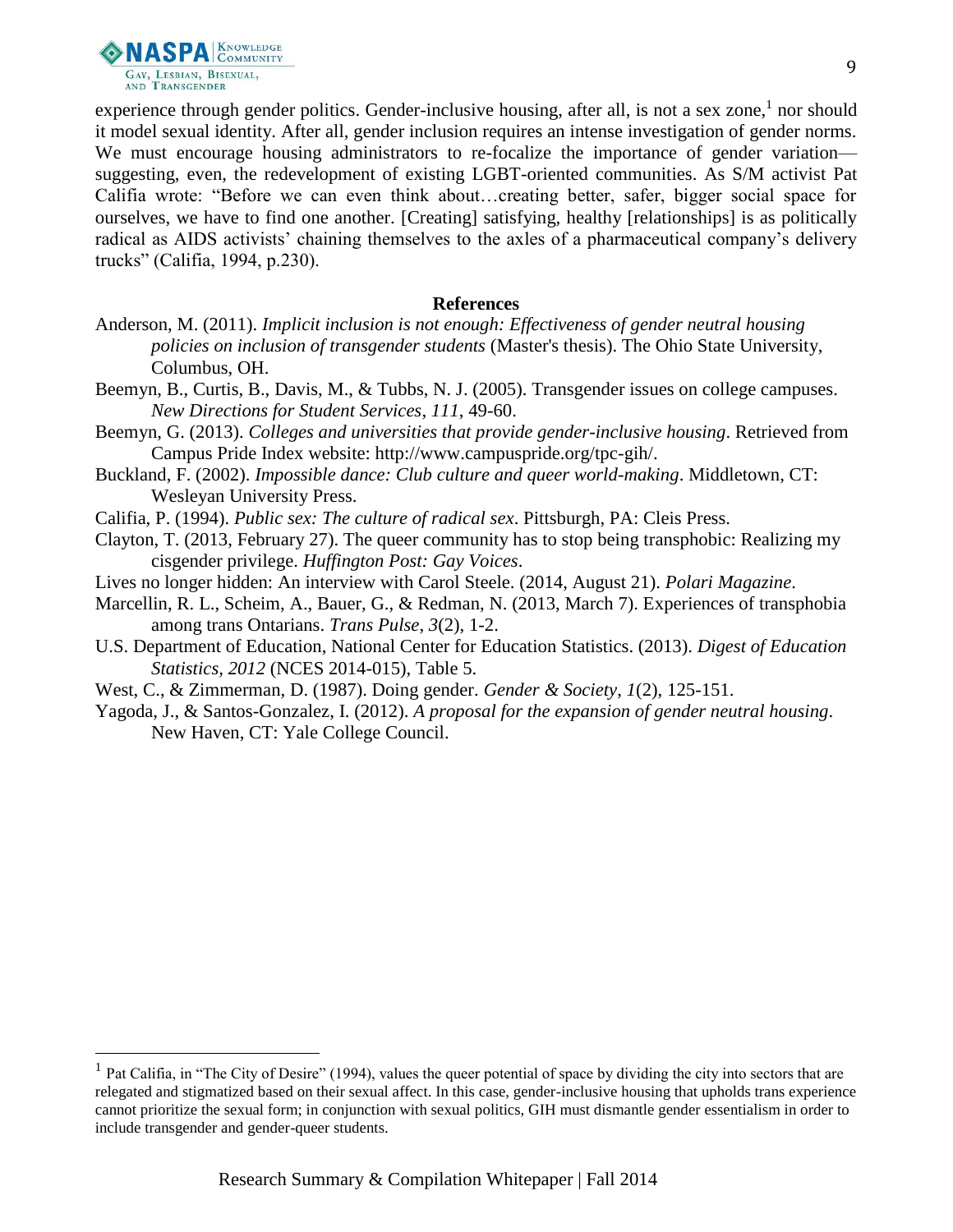

# **Making their own way: How gay male students experience the STEM fields**

Adam R. Smith | Oklahoma State University | adam.ryan.smith@okstate.edu

# **Introduction**

College is a period of self-discovery, knowledge acquisition, and maturation. Students learn just as much from their experiences out of the classroom as they do within the brick and mortar walls. But what if, while in their classroom, students are being oppressed, feeling threatened, or finding that their environment is incongruent, inhospitable, and generally uncomfortable because of their sexual orientation?

For many students, specifically those who identify as male and gay, the hyper-genderization of the STEM field may be conflicting with the student's perception of their own gender. As noted by Connolly (2000), "Despite their valiant efforts in the midst of educational neglect, LGB students may struggle in their development of an authentic sense of identity and experience difficulty succeeding academically" (p. 125). This struggle is the result of many factors, such as privilege and power, sexual identity development, gender identity, and the impact of the educational environment.

## **Methodology**

After a lengthy exploration of literature in queer studies, gender and sexuality, student development theory, and even pedagogical studies of the STEM fields, a noticeable hole was discovered. There are an extremely limited number of studies that concern themselves with students who identify as LGBT in STEM. However, research on women in STEM, like Clark and Corcoran's (1986) study on the accumulative disadvantage of female STEM professionals, provided a valuable foundation for this research.

Three questions guided the research:

- How do students make meaning of their experience in STEM environments through the interaction of their gender, gender schema, and sexual orientation?
- In what ways is a gay identity (for a male student) mediated by the heteronormative masculinity of the STEM field in which they are majoring?
- How do students' experiences differ considering their openness with their identity?

## **Data Collection**

Data for this study were collected using qualitative frameworks through constructivist and transformative lenses. Because the study required deep, meaningful reflection by the participants, Seidman's (2013) episodic interviewing scheme was used to generate the context necessary to understand and explore the meaning of the participants' experiences. In the first interview, participants were asked to begin the reflective process by exploring general themes of their experiences on a larger temporal scale. The second interview asked students to explore more specific interactions within their major and classroom settings. This interview also utilized a photo-elicitation technique based on Comeaux (2013). This technique asked participants to review a series of images on flashcards and respond with how closely they identified with the images. At the end of the second interview, participants were given a Peaks and Valleys worksheet based on the work of Weichman (2013). This activity asked the participant to draw their experience as a series of peaks and valleys. Discussion of the participant's drawing was the subject of the third and final interview.

## **Participants**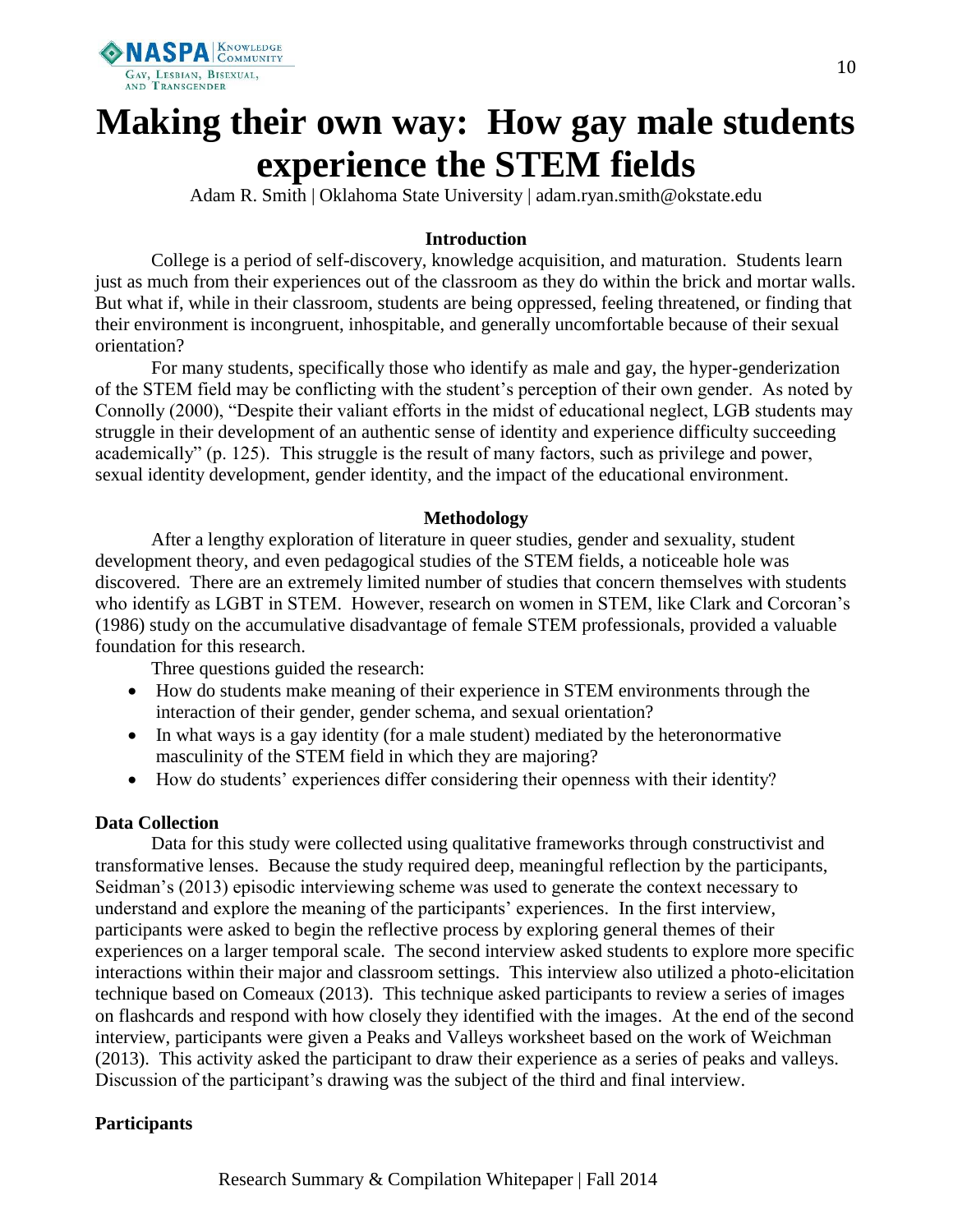

Participants of the study were all gay males enrolled as students in a STEM degree program at a post-secondary institution and were recruited through either the NASPA GLBT Knowledge Community listserv or the researcher's local LGBTQA resource center listserv. Five students were selected to participate and only one failed to complete all three interviews.

**Bill.** Growing up in a small town in the Deep South, Bill often felt he needed to hide his identity. Rather than stir up trouble, he adopted an outward coldness. Now, at Appalachia University, a large, land grant, research institution in the region, he is able to live openly, even date and find other out friends while studying in the engineering college.

**Chip.** As the oldest participant, Chip has much more experience from which he can draw. At his baccalaureate institution in the Great Plains, Chip was forced out of a prestigious position in the athletic medicine program because of perceptions about his sexuality. Now, Chip is in the northeast at Upstate University in a combined PhD/MD program working to bridge the relationship between healthcare provider and queer patient.

**Jim.** Jim is a quiet individual who speaks softly and shyly. He grew up in the Rocky Mountain region but now attends a large, flagship, research institution in the Great Plains where he studies forensic sciences. He often volunteers with the campus LGBTQA resource center and makes a point to be open about his sexuality.

**John.** John has had a colorful career while at Fidelity University, a mid-sized, private, Jesuit, nonprofit research institution in the mid-Atlantic region. He is only in his second year at Fidelity, but has already had to leave the school, attend a drug rehabilitation program, and find a way to restart his career. Now, as a biochemistry and mathematics double major, John is getting more comfortable with himself at Fidelity.

Payton. Payton grew up in the Sierra Nevada with two sisters and religious, conservative parents. At Rocky Technical University, a small, public, engineering and applied science university in the Rocky Mountains, studies mechanical engineering, works as a resident assistant, and was a varsity track athlete. Unfortunately, Payton's sexuality made him feel uncomfortable remaining on the track team.

#### **Findings**

Following the interviews and transcription, data analyzed using a hybrid *a priori* and inductive approach, which resulted in three main themes. Each theme also contained two subthemes. First, it was found that the participants were using their STEM spaces as a place of escape from social norms and pressures. The STEM environment socializes into its students a set of objective viewpoints and an individuality wherein orientation, gender, and other social identities are not considered important. Furthermore, discussing matters of identity is simply not an efficient way to complete the work necessary in the field. Second, it was found that these participants felt uncomfortable revealing their queer identity in the STEM space. Some of that discomfort stems from not wanting to make others uncomfortable or because of an internal sense of awkwardness while other parts of that discomfort may develop out of a feeling of constantly having to be vulnerable because the coming out process is so arduous. Finally, it was found that these participants might experience academic challenges in the STEM environment because of their sexual orientation. However, in a world of challenge, it was found that even small gestures could translate to big support. Similarly, those who reported strong mentorship relationships with allies also felt much more positive emotions regarding their experience, even when discussing domestic abuse, drug use, and depression.

#### **Conclusion and Implications**

There is no easy way to remove all of the challenges facing gay students in STEM programs.